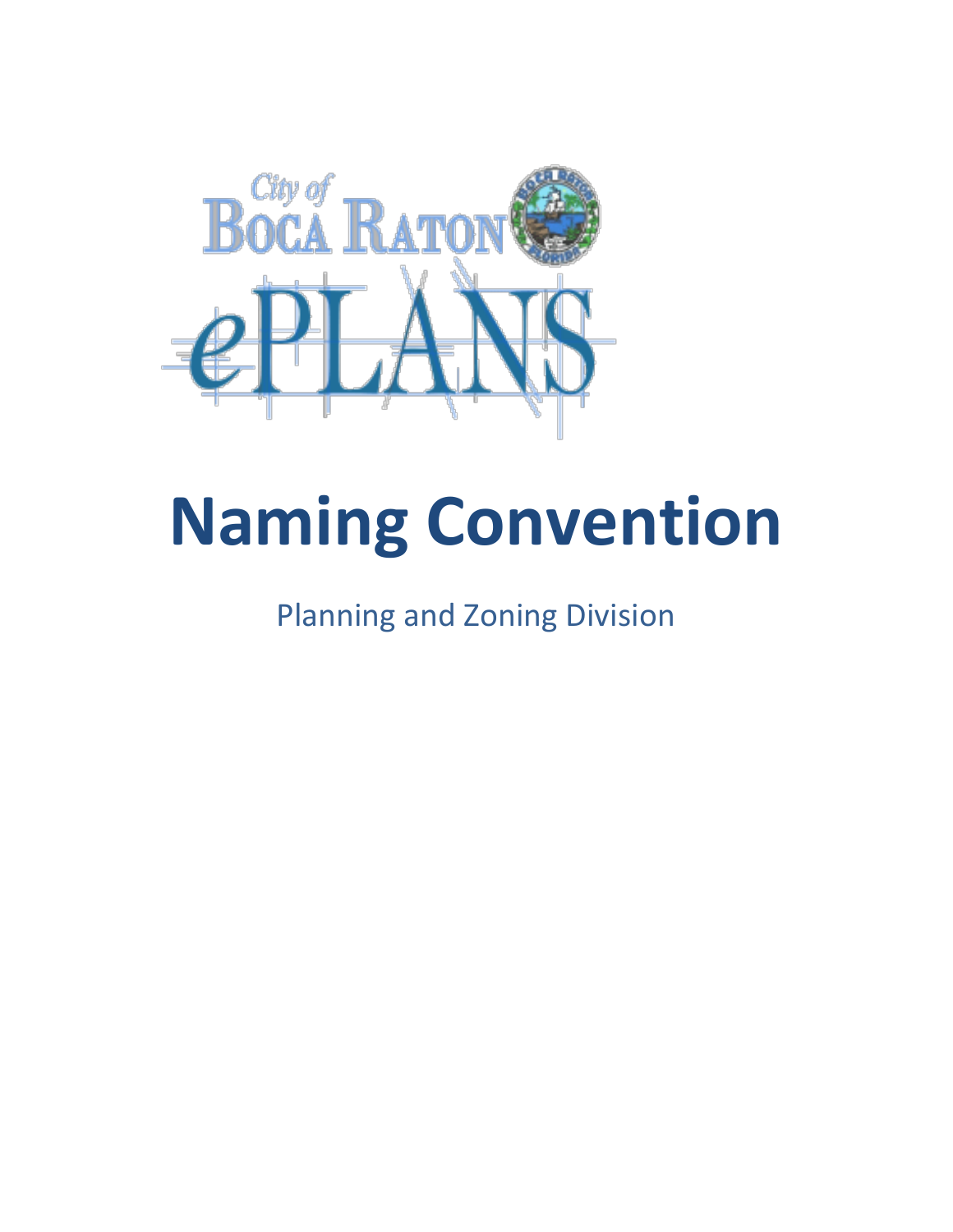# Important Notice:

#### **DRAWINGS/PLANS MUST BE VECTOR PDF**

We do not accept scans of paper sheets. Plans must be vector PDFs. Vector format images are the original images outputted by the drawing software.

## **DRAWINGS/PLANS MUST BE DIGITALLY SIGNED & SEALED**

The engineer or architect must place valid digital signatures on each of their drawings. Architects can self-sign using a program like Adobe Acrobat. Engineers must sign through a 3rd party such as CoSign, Adobe Entrust, IdenTrust, etc.

#### **DRAWINGS/PLANS SCALE**

All plans must be drawn to scale. Each sheet must have a typical graphic scale. If more than one scale is used on a plan, an independent graphic scale must accompany the applicable detail.

#### **KEEP FILE NAMES SIMPLE**

Documents and Plans should have short and simple names. Revised drawings must be uploaded with the EXACT same filename as the original file. This will allow our software to automatically overlay the sheets and record new changes.

## **NO MULTIPAGE DRAWINGS/PLANS ALLOWED**

Drawings must be uploaded as individual sheets. Please upload each and every sheet of a plan as its own PDF. Regular documents such as truss packets, product approval details, and product data submittals CAN be multipage.

## **UPLOAD DRAWINGS/ PLANS IN THE CORRECT ORIENTATION**

Please ensure that ALL files are uploaded in the correct orientation. This usually means drawings are in landscape mode, and documents are in portrait mode. Remember to rotate or change the file name of a drawing BEFORE digitally signing it.

#### **CHARACTERS NOT ALLOWED IN FILE NAMING**

The following characters are NOT ALLOWED when naming your plans or documents:  $\sqrt{$  : \* < > |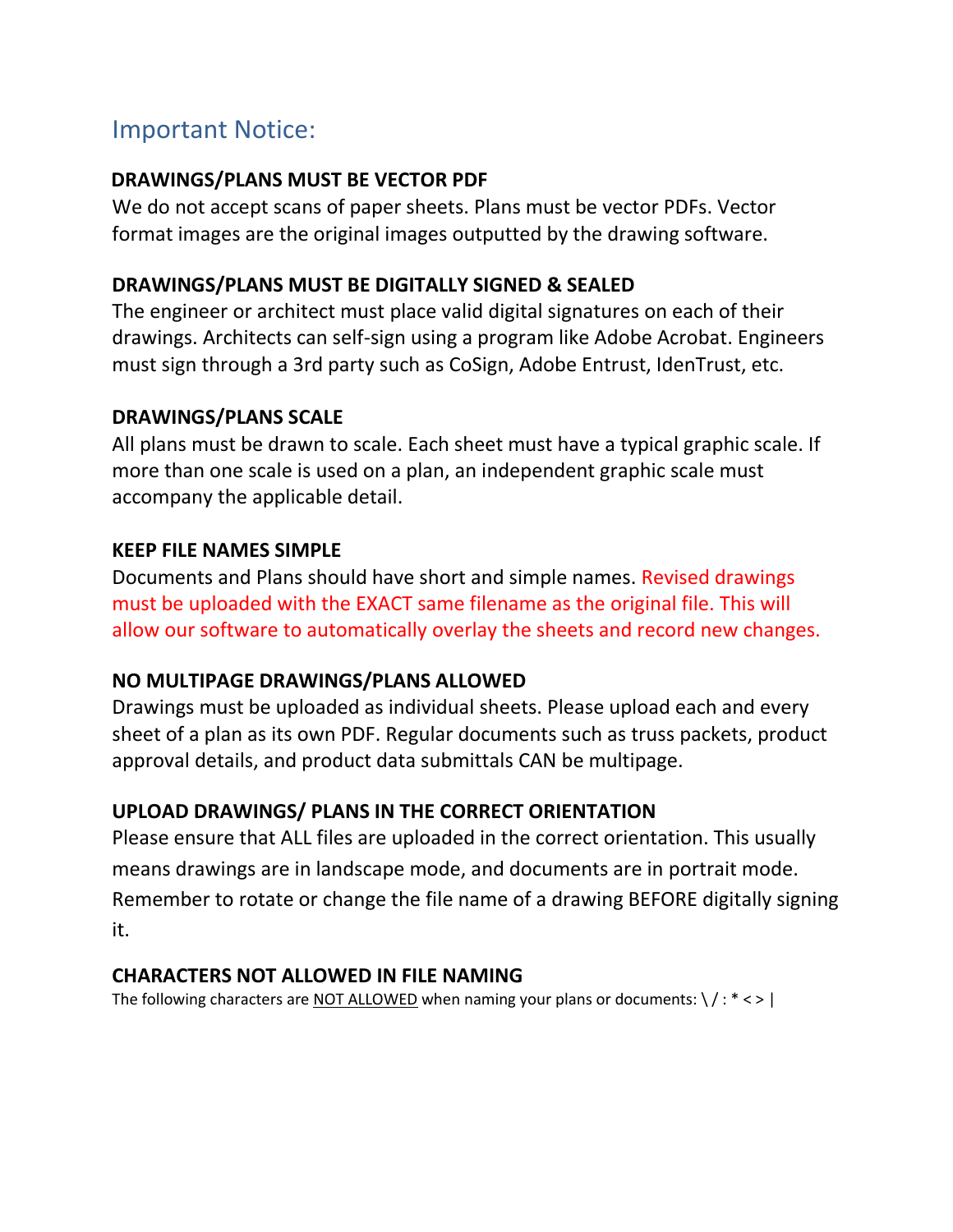# DRAWINGS/PLANS:

All plans/ drawings and surveys should be uploaded in this folder. If you are uploading documents that need to be signed and sealed, you must affix a digital signature to the document. Please use the Doc ID shown below for naming conventions of all plans/drawings. Page numbering for each plan/drawing must be unique.

| <b>DOCUMENT TYPE</b>   | <b>DOCID</b> |
|------------------------|--------------|
| Architecture           | A            |
| Civil                  | $\mathsf C$  |
| <b>Cover Sheet</b>     | CS           |
| Elevations             | AE           |
| <b>Final Plat</b>      | FP           |
| <b>Fire Protection</b> | F            |
| <b>Floor Plans</b>     | AF           |
| General                | G            |
| <b>Index Plans</b>     | <b>CI</b>    |
| Irrigation             | IR           |
| Landscape              | L            |
| <b>Massing Plan</b>    | AM           |
| Master Plan            | <b>MP</b>    |
| Open Space Plan        | <b>OS</b>    |
| Renderings             | AR           |
| Roof Plan              | <b>RP</b>    |
| Site Plan              | SP           |
| Structural             | S            |
| Survey                 | <b>SUR</b>   |
| Telecommunications     | $\mathsf T$  |
| <b>Tentative Plat</b>  | <b>TP</b>    |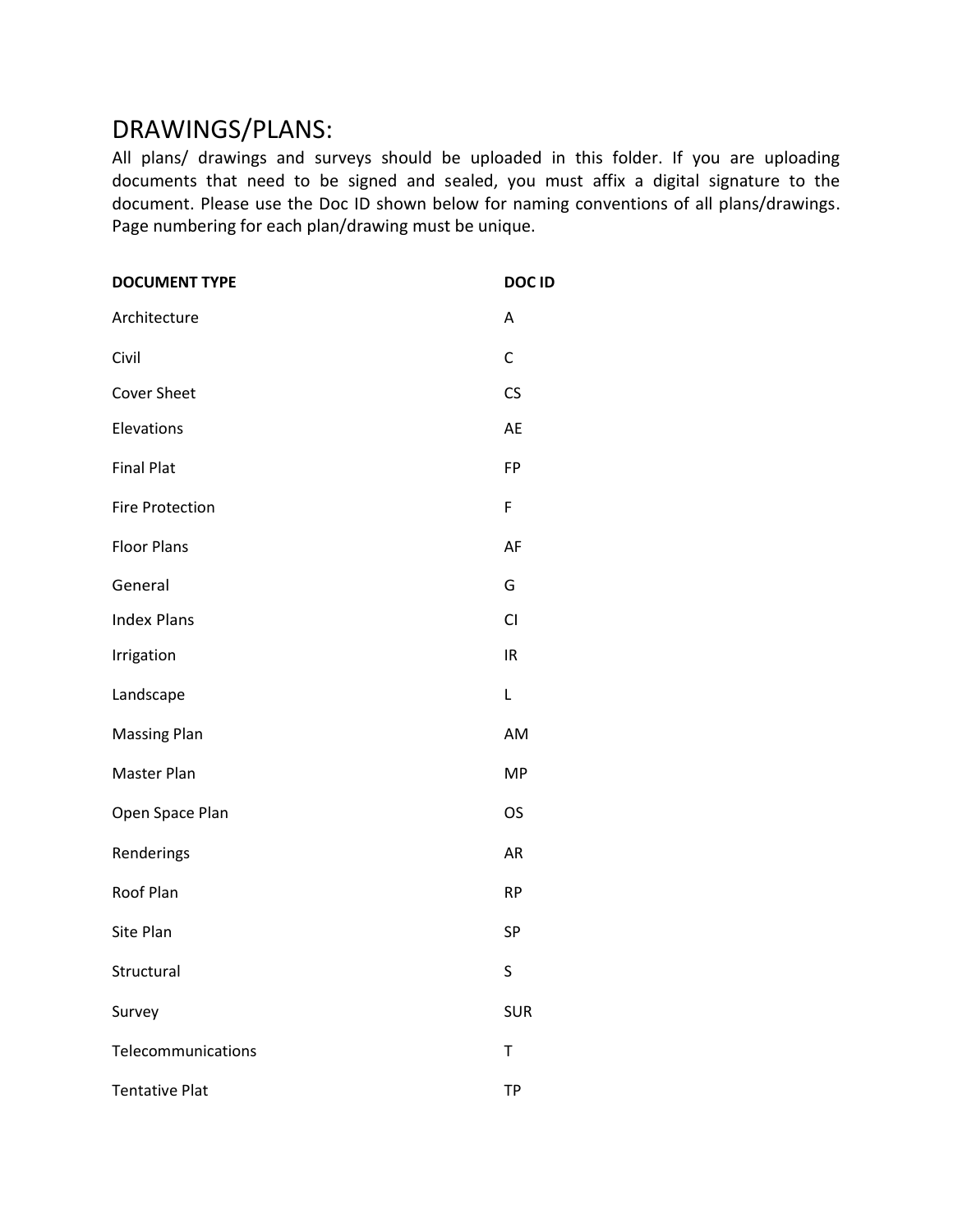Tree Survey **TR** 

Format should be similar to below:

- 1. 1 or 2 letter Doc Id/ Discipline Designator
- 2. Sheet Type
- 3. Sequence Number
- Ex. 1



Optional: If you would like your plans to be viewed in a specific order, you may use a 3 digit prefix to sequence the pages of each plan.

Ex. 001 C-100, 002 AS-1.00.01, 012 A-1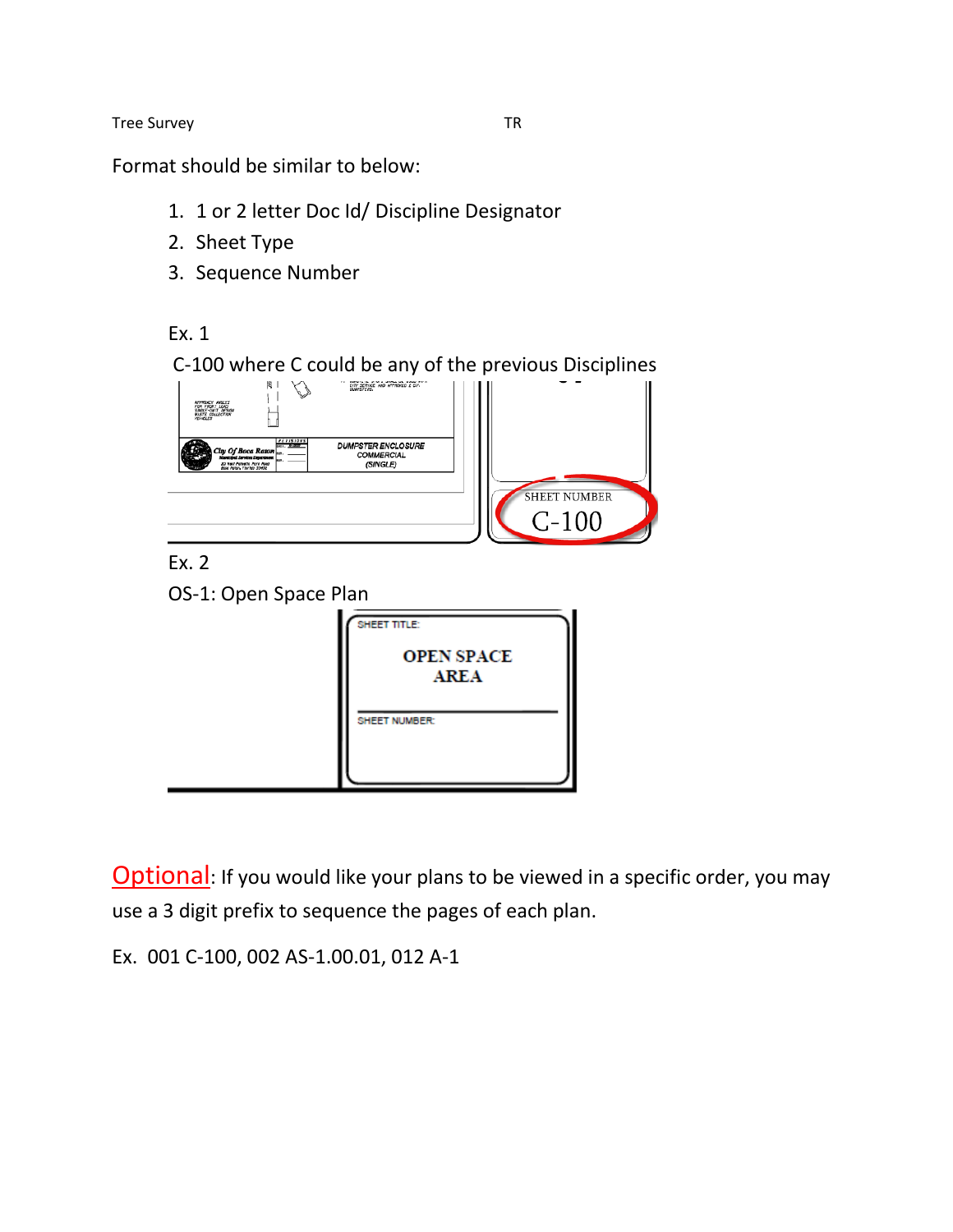# DOCUMENTS:

All documents including application, authorization, project narrative, traffic study etc. should be uploaded in this folder. Documents may be submitted in a multi-page format. Document should be named with a short descriptive name that depicts exactly what they signify. Please use the Doc ID below for naming conventions of all documents.

| <b>DOCUMENT TYPE</b>                                    | <b>DOCID</b> |
|---------------------------------------------------------|--------------|
| <b>Agent Authorization</b>                              | AG           |
| Application                                             | АP           |
| <b>Approval Letters</b>                                 | AL           |
| <b>Comp Plan Analysis</b>                               | <b>CP</b>    |
| Corporate Filings (Sunbiz or Other)                     | <b>CF</b>    |
| <b>Declaration of Restrictive Covenants</b>             | <b>DEC</b>   |
| Declaration of Unity of Control                         | <b>DUC</b>   |
| Deeds/Grants                                            | DG           |
| Disclosure of Property Ownership Interests              | DO           |
| <b>Drainage Studies</b>                                 | DS           |
| Easements                                               | EA           |
| <b>Executive Summary</b>                                | ES           |
| <b>Exhibits</b>                                         | EX           |
| <b>Final Plat Checklist</b>                             | FC           |
| <b>HOA</b> documents                                    | HOA          |
| Justification Letter (Variances, Conditional Uses, etc) | JL           |
| <b>Legal Description</b>                                | LEG          |
| Master Sign Plan/Program                                | <b>MS</b>    |
| Narrative (Project Narrative)                           | <b>NR</b>    |
| Papa                                                    | PP           |
| PAR Response Letter                                     | <b>RL</b>    |
| <b>Parking Agreement</b>                                | PG           |
| Parking Plan                                            | PA           |
| Parking Structure Functional Analysis                   | <b>PSF</b>   |
| Parking Study                                           | PS           |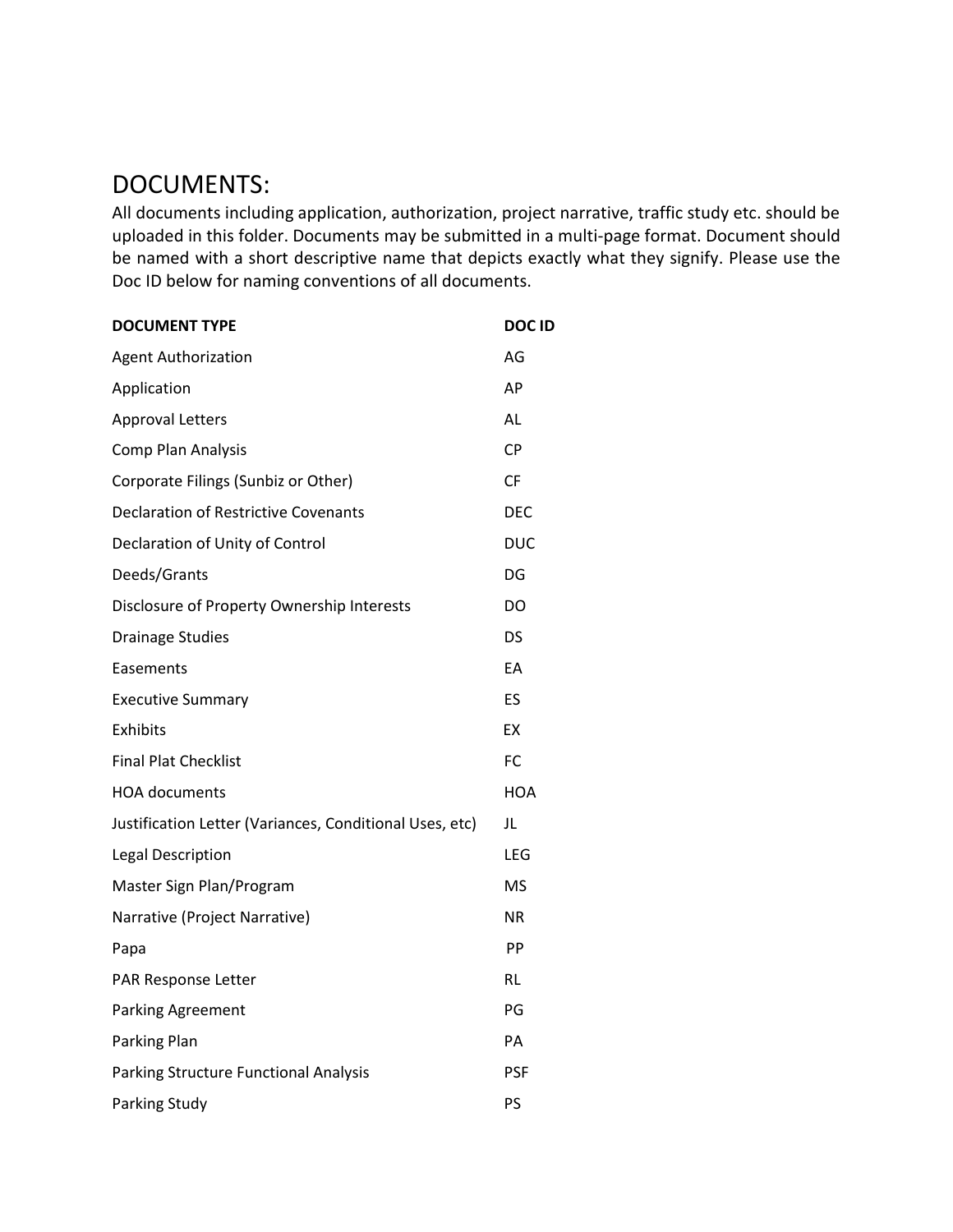| <b>Planned Mobility Analysis</b>          | <b>PMA</b> |
|-------------------------------------------|------------|
| <b>Planned Mobility Matrix Evaluation</b> | <b>PME</b> |
| Pre-Application                           | <b>PRF</b> |
| <b>Traffic Study</b>                      | ΤS         |
| <b>Transfer Assessment Report</b>         | <b>TAF</b> |
| Transmittal Sheet (Re-submittals)         | TRN        |

Format should be similar to:

- 1. 2 or 3 Letter Document Id
- 2. 2-3 word Description

## Ex. 1

Community Appearance Board Application = AP CAB

Universal Condition = AP UC



Ex. 2

Property Appraiser = PAPA